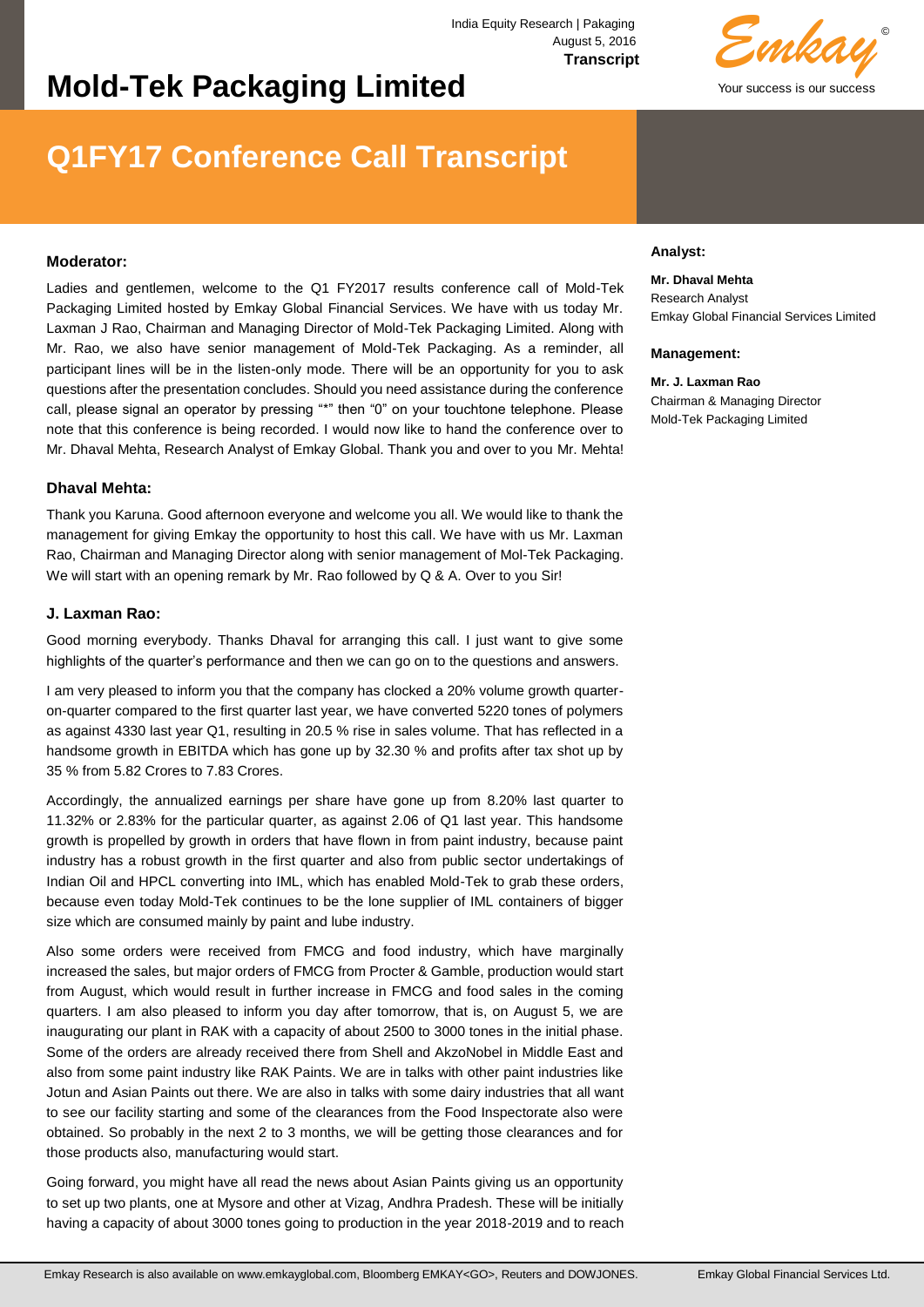about 8000 in Mysore and 6000 in Vizag by the year 2021-22. So this will be a great opportunity because almost on the sales volume of last year, it is almost 80% in next five years time. So this kind of growth in numbers would be helping us to maintain 20% CAGR which we could achieve in this quarter.

Going forward, Food and FMCG also, we are in talks with Cadbury for one of their famous chocolate brands and we are also in talks with Nestle for their coffee cups and instant coffee. So these new products would be added in the next coming quarters and as expected, the Food and FMCG numbers will become significant in the coming quarters. So overall, the outlook looks good for the coming quarters. We hope to close this year at 20% growth over the last year volumes and may be reasonable improvement in the profitability.

I would like to restrict my talk on this. I think I have covered all the aspects. If you have any specific questions, you can now take over and I request Dhaval to take over and start the questions and answers.

## **Moderator:**

Thank you very much Sir. Ladies and Gentlemen, We will now begin the question and answer session. The first question is from the line of Ravi Naredi from Naredi Investments. Please go ahead.

## **Question and Answer Session**

## **Ravi Naredi:**

Last quarter, IML was 44 % and others were 56%. Any changes in this quarter?

#### **J. Laxman Rao:**

Yes, we have done 47% in this quarter on IML as against full year of 44% last year and 40% of Q1 of last year.

## **Ravi Naredi:**

RAK will start in this current quarter?

#### **J. Laxman Rao:**

Yes. Day after tomorrow we are inaugurating the plant and there are few small orders to start with from the paint and lube industries. Food industry might take another 2 to 3 months for all the clearances we require. So it will become more contributing reasonably from the 4th quarter onwards.

## **Ravi Naredi:**

What is the position of order from BPCL and HPCL, which you have talked in last call?

## **J. Laxman Rao:**

HPCL now we started supplies in the month of June and IOCL various samples are under clearances now. Some small supplies are made in June. It will be reflecting better in the coming quarters.

## **Ravi Naredi:**

How much order we can expect in this financial year 17 from HPCL and BPCL?

## **J. Laxman Rao:**

Order value is, I think, put together for more than 50 Crores for 2 years. So we can expect at least 20 to 25 Crores sales coming from these two public sectors.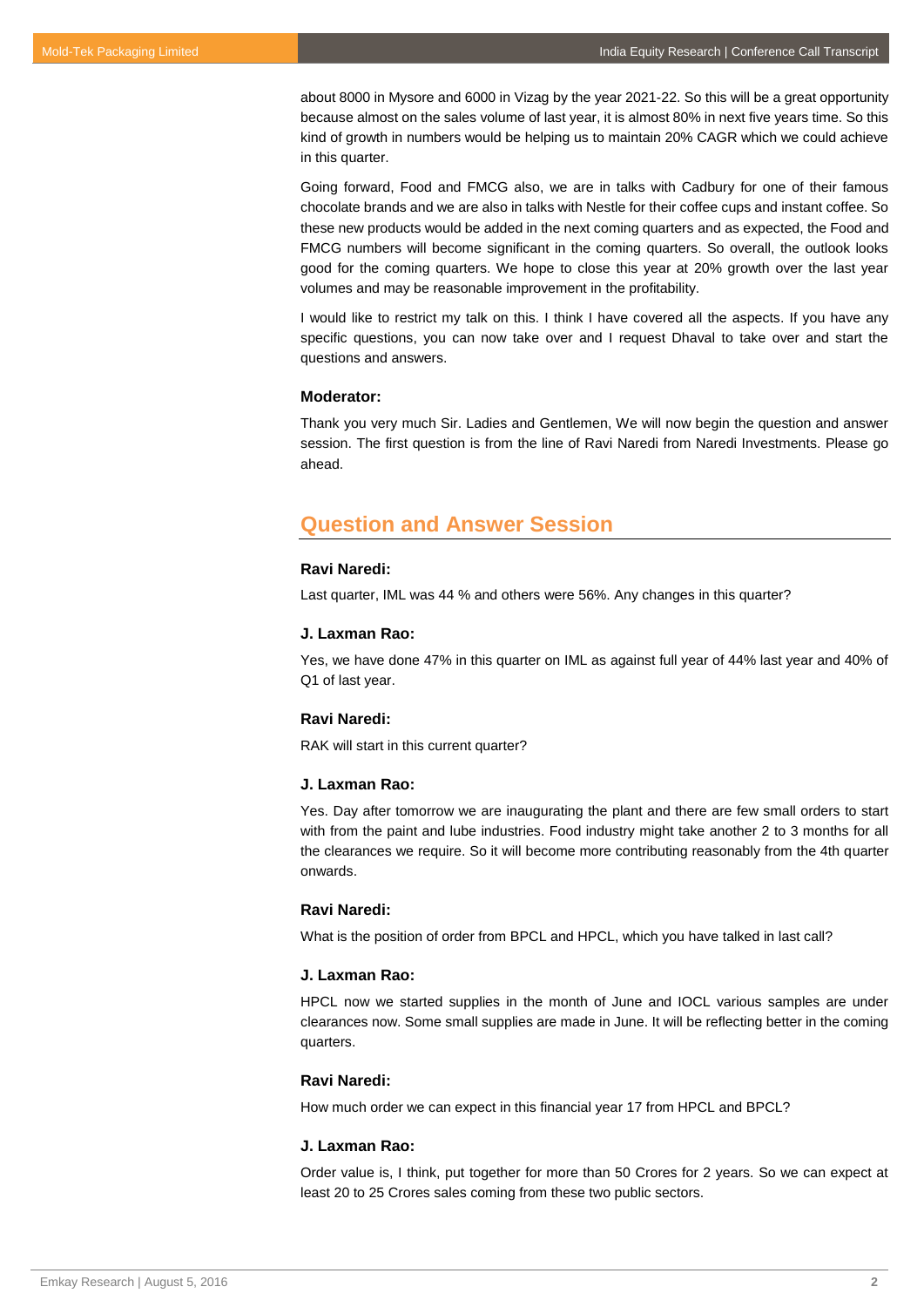## **Ravi Naredi:**

This will be additional sale, because we are not supplying these things to BPCL and HPCL last year?

## **J. Laxman Rao:**

Exactly.

## **Ravi Naredi:**

Asian Paint plant installing in Vizag, what will be the capex size for Mysore and Vizag?

#### **J. Laxman Rao:**

Mysore will be little bigger but initially I am expecting both will be of same size. Eventually, by 2020-21, they are expecting us to provide 8000 tones of output from there and 6000 from Vizag. So initially we will be setting up a plant of 3000 tones in the calendar year 2018. We are going to production by middle of calendar year 2018 in Mysore, and in the 3rd or 4th quarter in Vizag. So both the plants will be operative in 2018-19.

## **Ravi Naredi:**

Any further expansion plan you are taking place in this quarter in any other plant beside this?

#### **J. Laxman Rao:**

RAK plant is a major expansion.

## **Ravi Naredi:**

That is okay. You are going to start in 2 days. But Mysore, Vizag and any expansion you have planned?

#### **J. Laxman Rao:**

No more locations we are planning. But there will be enhancement in Unit 1, that is, our Hyderabad Unit, because of the new FMCG orders that we are getting in. Those machinery needs to be added. There is no need for any land and building, only machines and robots.

## **Ravi Naredi:**

Any new order you have received in this quarter and which you would like to share with us, Sir?

## **J. Laxman Rao:**

I think I indicated last time Procter & Gamble's order for Ariel containers. That will be going into production on 20th or 25th of August. You will be seeing the containers from next month in the market. We are in a final stage with Cadbury for another reasonably big order.

## **Ravi Naredi:**

Thank You Sir.

## **Moderator:**

Thank you. Next question is from the line of Ankit Agarwal from Centrum Broking. Please go ahead.

#### **Ankit Agarwal:**

Thank you Sir for taking my question. Sir, I just want to understand, how much of Asian Paints and Castrol requirements do we be currently catering to and what growths can we see over there? Also if you could give us some idea from a value perspective how big can the P&G Ariel orders and Cadbury could be? Thirdly, if you could break down the 20% volume growth that we have seen in terms of like-to-like basis from existing products how we have grown versus what growth would have come from addition of new products?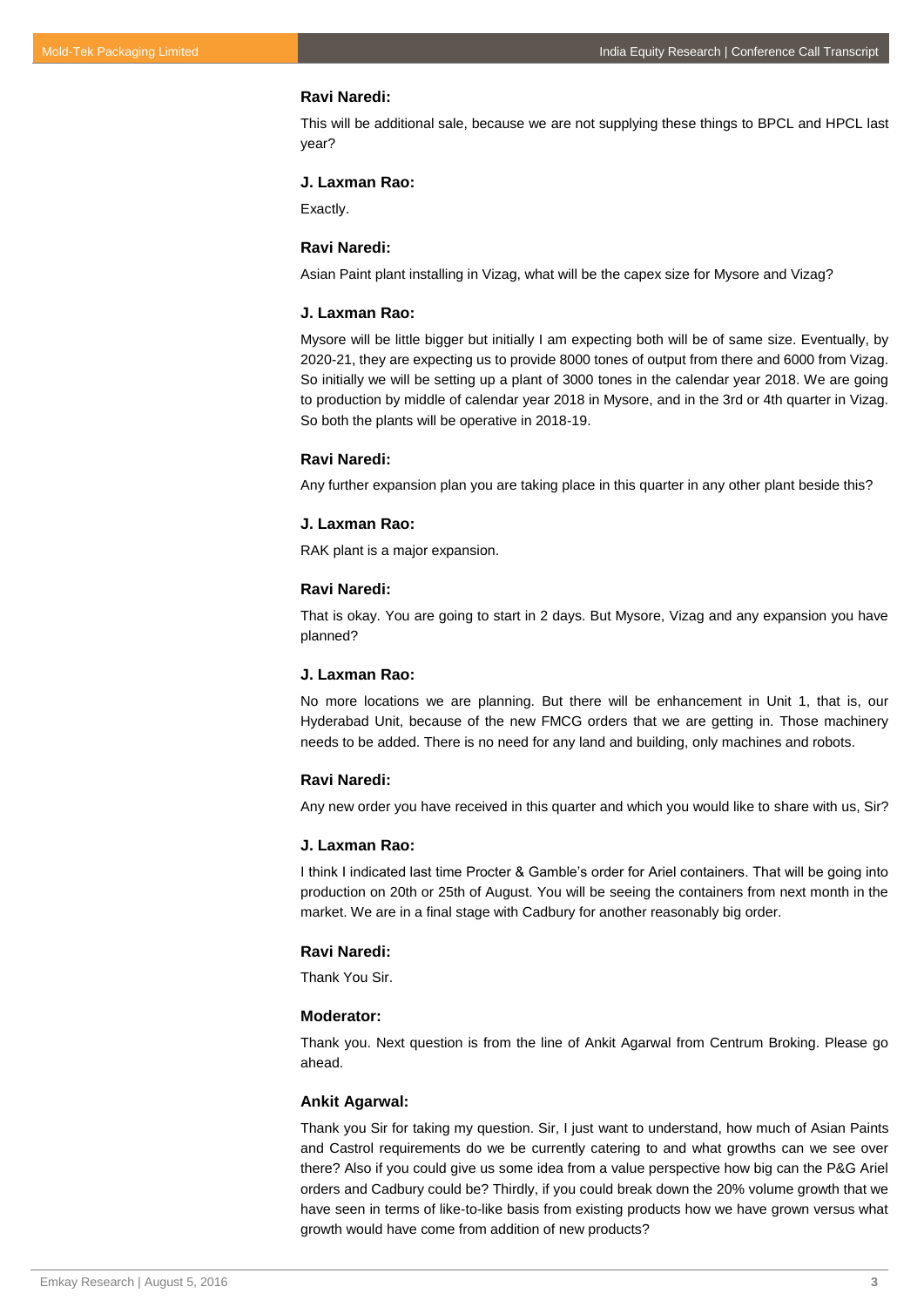## **J. Laxman Rao:**

Coming to Asian Paints and Castrol, Asian Paints our market share, in my opinion, it is a guesstimate will be hardly around 20%, because Hitek continue to be their favoured supplier. So they get almost 40% to 50% of their business. So what we get from Asian Paints should be in the region of 20%, because there are another 2 or 3 players in different locations like Rohtak they have couple of new players, Ankleshwar they have new players. There is a company called Parekh Plast, which has been with them for the last 10 to 15 years. So they are being given opportunity somewhere. But of late, their experience with us in Satara, where we have set up the plant and given them excellent service, especially our containers have become best suited for their fast filling automated line. So they have given us both the plants' opportunity at Mysore and Vizag. I think my guess is 20%. Castrol, we continue to be 90 plus. Only those small grease packs and here and there one or two industrial brands they buy for the sake of having a second source. But for that, almost 90% of Castrol's requirement we cater. Now Shell last six months ago they have made an announcement that Shell has converted 100%, when I say 100%, it can be 90%, of their need for next5 years. They have given 5 year-long term contracts last year. So that is about past clients and your next question is Ariel and Cadbury orders. Ariel order, initially, would be in the tune of about 6 Crores, value wise and that can go up depending upon the market response. Ariel moulds are completely invested by Procter & Gamble. That way they have also shown their commitment by investing more than 70 lakhs on the moulds. So Cadburys would be an opportunity of almost 2 million pieces a month. We are at the final stage of negotiation and are laying out a plan of launch, because they want to launch it by Jan-Feb next year. So the moulds and robots and all other things are to be put in place. That would be an opportunity of almost 12 Crores per annum. So that is the bigger opportunity and other things are smaller ones like Nestle and MTR Foods and these are also happening in the food sector.

## **Ankit Agarwal:**

On my question of 20% growth, if you can break it down from our existing clients, from a like-tolike basis, how we would have grown and from new products, how much of that growth would have come from?

## **J. Laxman Rao:**

The growth is, as I told you, mainly coming from people who are non-IML buyers shifting into IML, thereby the volumes are getting added. One of the additions has come through HPCL and IOCL that may be around 3% to 4%. Growth in paint industry has considerably added up to 8% to 10%. Food industry and food and FMCG growth addition is about 1% to 1.5%. The rest is coming from lubricants, because in lubricants again, Gulf has completely shifted to IML, which was having 28 brands, they have shifted in this quarter. So, that has given entire Gulf volumes to us. Whenever they shift to IML, earlier let us say, they were giving 70% to us and 30% to others, it now becomes almost 90 percent to Mold-Tek. The brand value volume shift is still happening.

#### **Ankit Agarwal:**

How big can this opportunity be for us in future also?

## **J. Laxman Rao:**

I think once the Food and FMCG also start adopting IML containers, those numbers' growth will be coming in considerable numbers. Going forward, 4% to 5% per year growth can come from Food and FMCG. The natural growth of 10% to 12% in the paint industry will automatically come to us and apart from that, the shift of brands into IML. So these are the three growth engines apart from RAK. RAK volumes can start from Q3, I would not count Q2 also, from Q3 quarter marginally, but from the Q4, those numbers will also be reasonably good.

## **Ankit Agarwal:**

Sir this new plant, what will be the capacity utilization that we can see in the initial one or two quarters?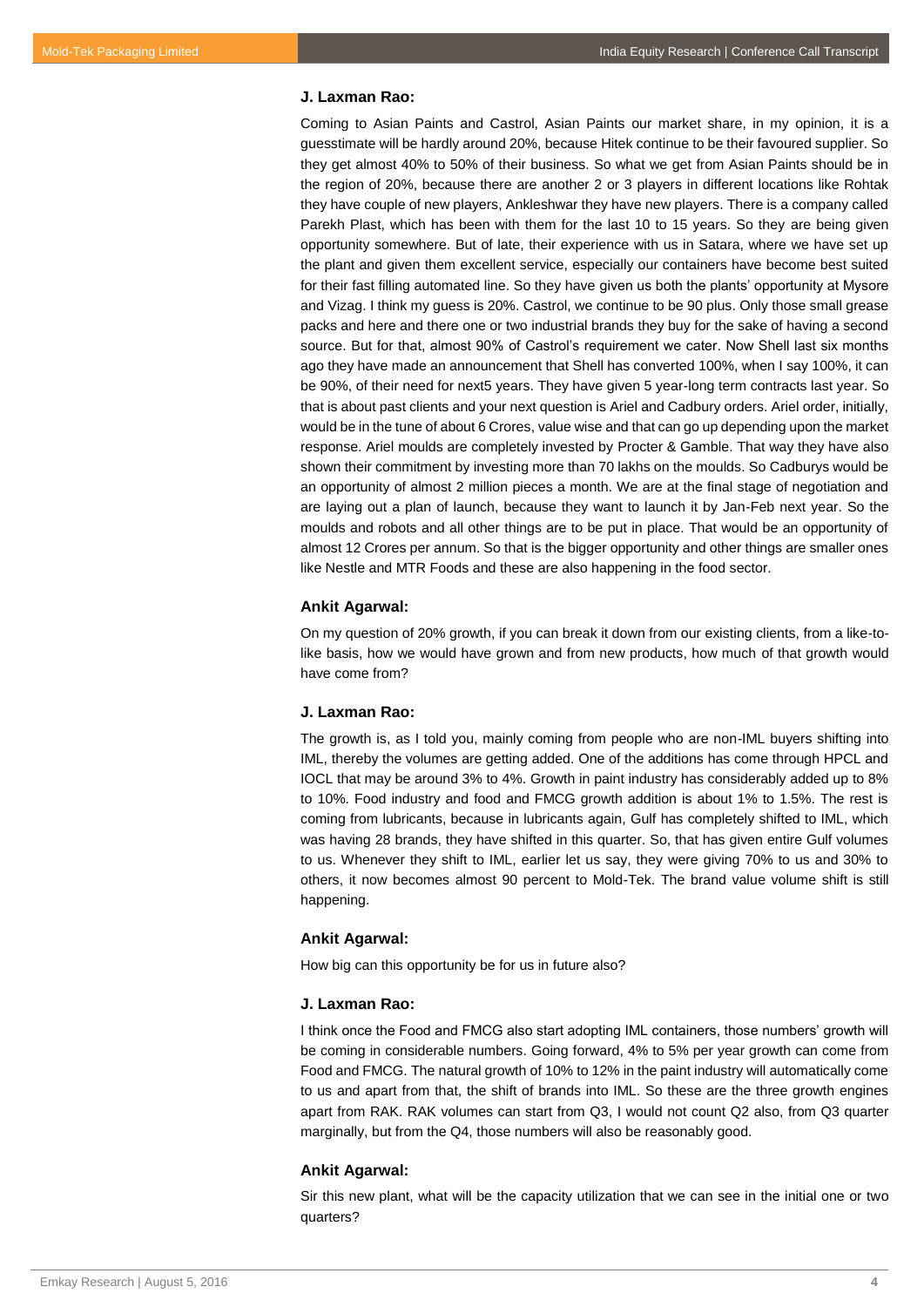## **J. Laxman Rao:**

I will be happy if we do even 20% to 25%. From the next financial year, that is, starting from April next year, we should be aiming at 50% to 60% for the year.

#### **Ankit Agarwal:**

For full capacity, what is the revenue potential?

#### **J. Laxman Rao:**

Revenue potential at full capacity would be in the region of 50 Crores.

#### **Ankit Agarwal:**

Sir lastly on the margins front, obviously some benefit you would have got from the raw material side this year. So how do you see the margins moving, going ahead?

## **J. Laxman Rao:**

We never get any benefit out of raw material as much, because the material passed on to the clients on a monthly basis either way, it is either up or down, the pricing is passed on to our clients. So if you look at it, the trend what you should observe is the EBITDA per kg, we are avoiding the raw material cost. That has consistently gone up in the last 5 years. It was Rs.16 in 2013, became Rs.20 in 2014, Rs.25 in 2015 and Rs.27.5 last year and today in this first quarter, we clocked Rs.28.4. Gradually the EBITDA margins also moved from about 11% to 11.5% to 17.75% in this quarter, which is fully for the last year was 16.8%. Now we are at 17.75%. But I would not take the margin percentage rather I would prefer to look at per kg there the raw material impact has been removed. Even there, we have grown from about Rs.20 in FY2014 to Rs.27.5 in FY2016 and Rs.28.42 in this particular quarter.

#### **Ankit Agarwal:**

How do you see this trend going ahead?

#### **J. Laxman Rao:**

Going ahead, we may, if not in this year, in one or two years, we should cross 30, at least cross 30.

#### **Ankit Agarwal:**

This move will come from what product?

#### **J. Laxman Rao:**

Two things, one is better capacity utilization. Second is, a better product mix, where more IML sales are happening and Food and FMCG numbers are being added because in Food and FMCG, we aim at around 21% to 23% EBITDA, percentage wise and not per kg. Per kg, there we aim at almost Rs.60.

## **Ankit Agarwal:**

Per kg on revenue side, what will be our realization?

#### **J. Laxman Rao:**

Revenue side realization is about Rs.160, you can add back, it comes to about Rs.160.

#### **Ankit Agarwal:**

What was it last year?

## **J. Laxman Rao:**

It was 170, because raw material price was Rs.14 higher.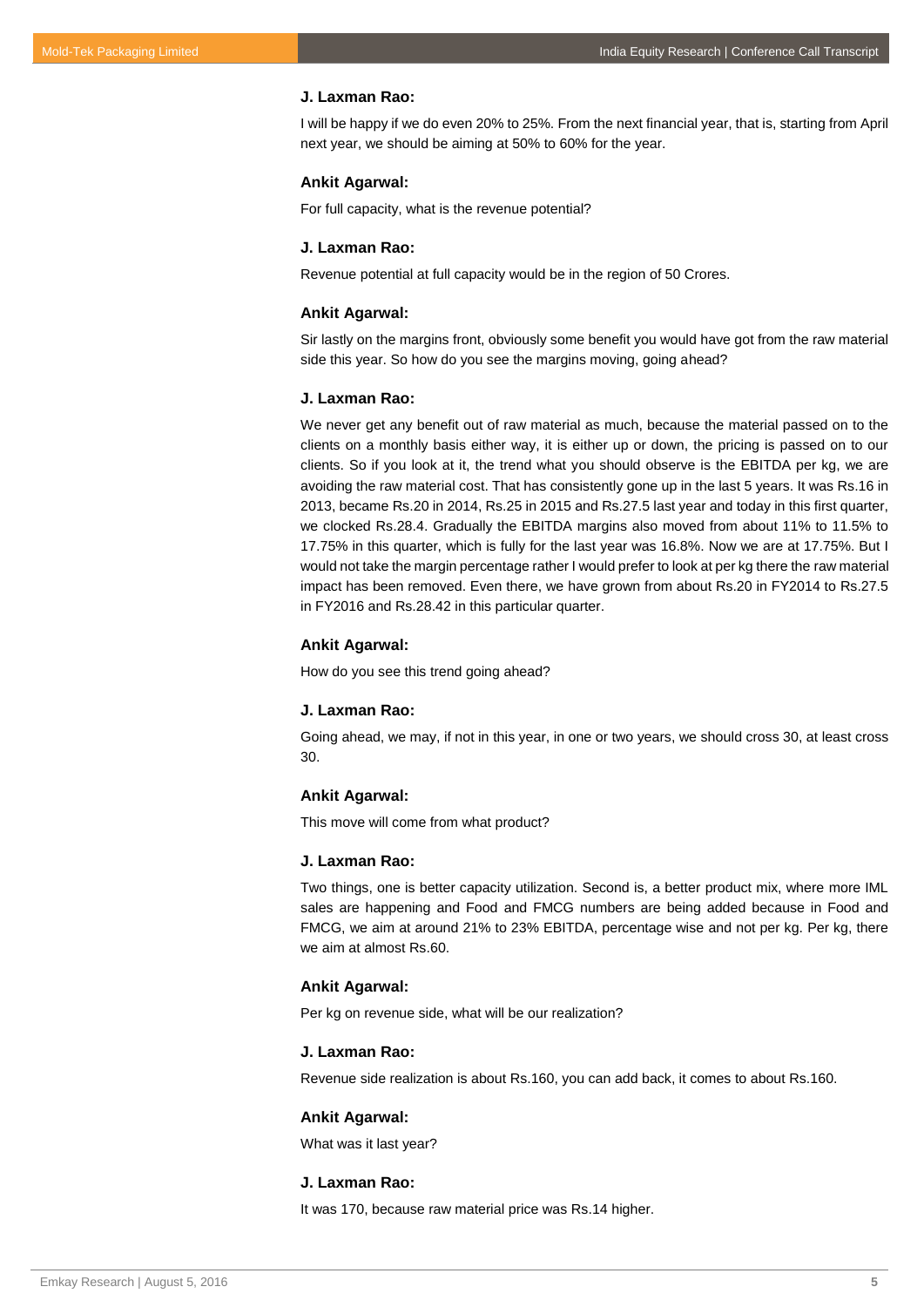#### **Ankit Agarwal:**

Thanks a lot Sir.

## **Moderator:**

Thank you. Next question is from the line of Aditya Jadhav, Individual investor. Please go ahead.

## **Aditya Jadhav:**

Good afternoon to all. Thanks for the great quarter. I just have a question regarding your new product, which is for the edible oil industry. Can you give us a little bit guidance about that industry, what kind of response you are seeing from the industry, what kind of pickup you are getting from the FMCG companies on that front?

## **J. Laxman Rao:**

On that front, I should admit that the numbers were not as per our expectation. The edible oil industry could not absorb the price differential and unfortunately the raw material prices, which were 72 to 75 during October to January have shot up to 87 now. Currently the raw material price is 87 to 88 for the last two to three months. Then the price delta between a blow-molded can and our 5 Liters square can have become little too high for the edible oil industry. But even for some top brands including Conagra, they are taking small volumes but they are not going aggressive. What we are also doing now is, instead of just hanging on to edible oil, we have now started using to put this containers for ghee and more value added products like fruit pulp and syrups, but there the volumes are not as big as edible oil. So price delta is what is causing even today Bunge and Kamani they are again taking new brands and trying to put it in market but the response and their ability to absorb the pricing is the challenge. So now we are finding other products, which are like say even micronutrients, seeds. So those such products also we are now trying to start marketing. I hope the numbers will start improving from third quarter.

#### **Aditya Jadhav:**

One more question is regarding our FMCG and food industry. What would be the revenue contribution of this industry towards our FY 2017 or FY 2018?

## **Laxman J. Rao:**

FY 2016 it was hardly 3.88% and we are now around 5% in this quarter. So I hope this year we might end up somewhere around 7% to 8%.

#### **Aditya Jadhav:**

Thanks a lot.

#### **Moderator:**

Thank you. The next question is from the line of Asif Saraogi from KG Securities. Please go ahead.

## **Asif Saraogi:**

Congratulations on very good set of numbers. I just wanted to know there has been EBITDA margin decline versus fourth quarter. So can you explain what is the reason?

#### **Laxman J. Rao:**

The fourth quarter we will be getting the annual discounts of Reliance almost 1.5 Crores per annum. Typically, the annual discount on raw material volume purchase is offered to us in the fourth quarter. So fourth quarter typically there will be a shoot up. If you notice last year quarter one it was 15.2, quarter two it is 15.8, quarter three it is around 17.1 or 17.2 and then in quarter four it is almost 19%. So that difference is basically because of value addition through annual discount which we take in the fourth quarter.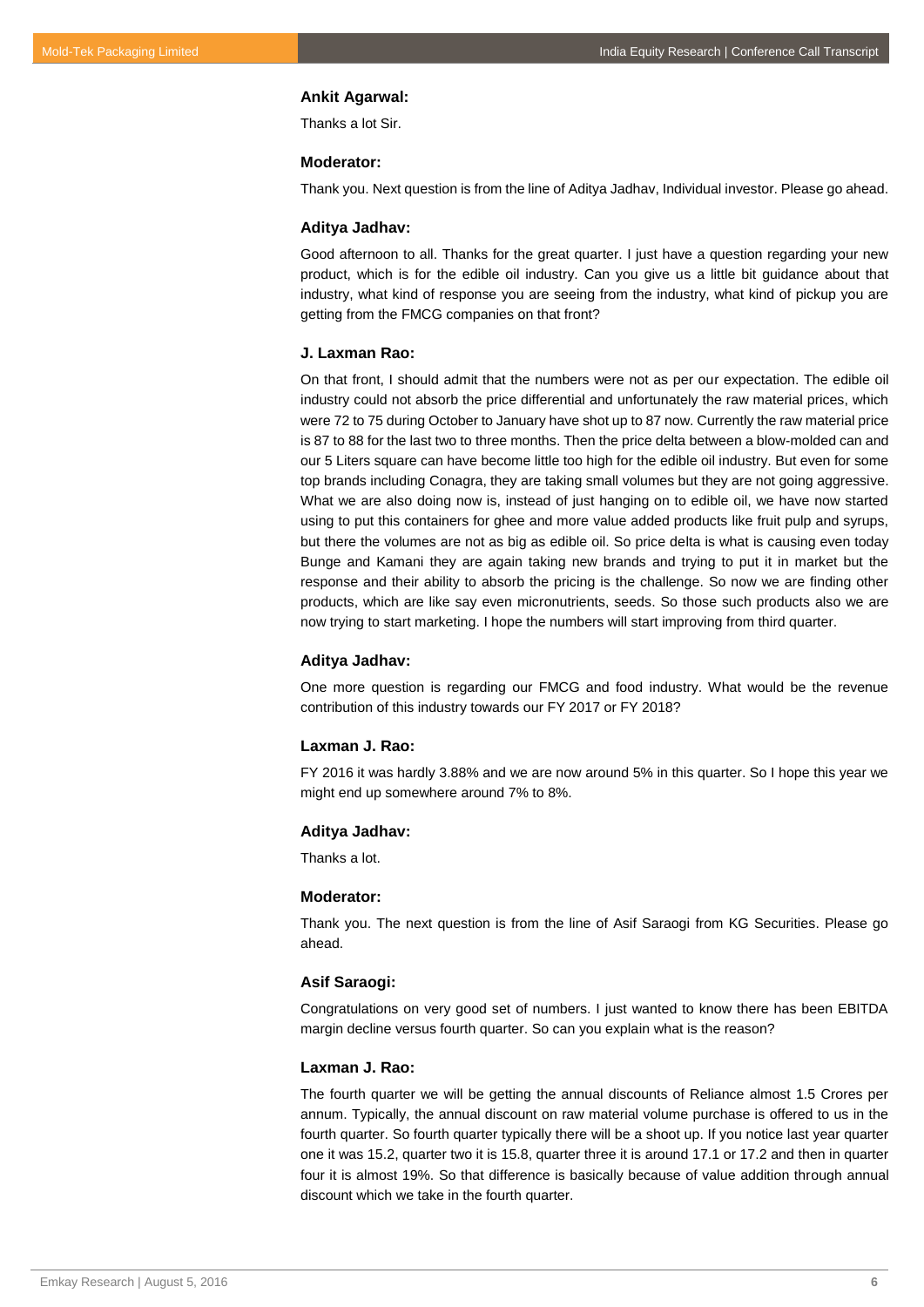## **Asif Saraogi:**

So can we expect the same trajectory in this FY as well and see the trajectory as we saw last year?

## **Laxman J. Rao:**

Yes it would be because this year also we will be buying almost 22,000 tones. So all that volume discounts they offer in the fourth quarter.

## **Asif Saraogi:**

EBITDA margin guidance can you just map to FY2018 and 2019?

## **Laxman J. Rao:**

If you wanted as a percentage just now I discussed. There is no point in talking about percentage as much. We better talk about EBITDA per kg. EBITDA per kg, which was 27.5 last year we are aiming to hit 29 this year.

#### **Asif Saraogi:**

Thank you very much.

## **Moderator:**

Thank you. The next question is from the line of Nidhi Aggrawal from Sharekhan. Please go ahead.

## **Nidhi Aggrawal:**

Thanks for taking my question and congratulation on a very good set of numbers. Sir if you can give me the breakup of sector wise composition of revenue?

#### **Laxman J. Rao:**

Yes this quarter also the revenue numbers were similar to previous year 58% from paint, about 37% from lube and about 5% in food and FMCG. Only in food and FMCG they changed it was 3.8 last year, it is now close to 5%.

## **Nidhi Aggrawal:**

So you are expecting this to go to 7%, 8%?

## **Laxman J. Rao:**

Yes.

## **Nidhi Aggrawal:**

I will come back.

## **Moderator:**

Thank you. The next question is from the line of Kamlesh Kotak from Asian Market Securities. Please go ahead.

#### **Kamlesh Kotak:**

Good afternoon Sir. Just wanted to check what is our capacity as of now?

## **Laxman J. Rao:**

Capacity as I told you last time also it is difficult to exactly pinpoint that number but we are about 28000 now including the RAK plant.

## **Kamlesh Kotak:**

Are we adding more machines?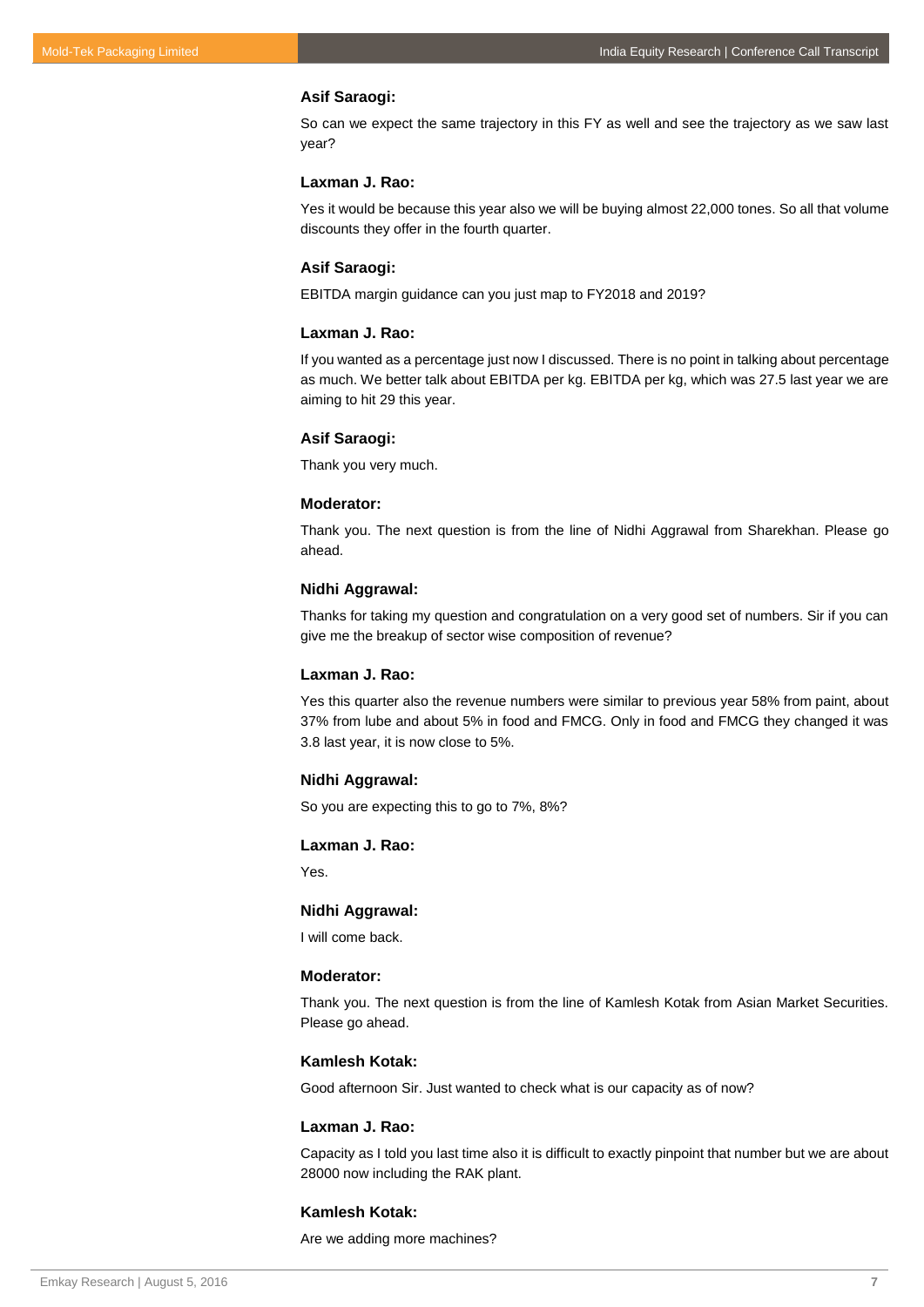Yes we would be adding more machines in Hyderabad plant because of the new orders from Ariel and Cadbury. They prepare special purpose little high-speed injection molding machines for thin wall molecule for the food products. So we have just *(inaudible)* 24.18 such machines in Hyderabad. We are planning to add may be next by January another 3 to 4 machines. Investment of about 3 Crores.

## **Kamlesh Kotak:**

Any incremental capacity also we are putting for the labels or we are having enough capacity there?

#### **Laxman J. Rao:**

No this year we already doubled our capacity for labels. The second machine is arrived and being installed now. The IML label capacity will be doubled effectively from August, September. So it already steps have been taken and we are also augmenting our tool room capacity we are adding tool room machines and building to the tune of about 6 Crores in this current financial year. Already part of it has been incurred on the land. Now building and more machinery was another 6 Crores will be invested during the current financial year.

#### **Kamlesh Kotak:**

For tool room.

#### **Laxman J. Rao:**

Tool room building and machines.

#### **Kamlesh Kotak:**

So Sir what would be our capex including this capex as well as the new plants if you can highlight the same for the next two years this year as well as next year?

#### **Laxman J. Rao:**

This year as I told you tool room and investment and rest of the building in UAE that we want to defer it little up to November, December but it will happen in end of the financial year or beginning of next financial year. That is another 6 Crores investment. Tool room is 6 Crores and 3 to 4 Crores worth of machines and 2 to 3 Crores worth of molds. So to the tune of 18 Crores would be the investment going forward in the next 12 to 15 months and after that there may be a little smaller investments to add to the specific nature of the FMCG and food grain but for that as I planned there is no major investment. That would come in 2018. So the financial year 2017-2018 we may start and it will end up in the financial year 2018-2019 that will be a huge capex of almost 36 Crores.

## **Kamlesh Kotak:**

For both these plants put together?

#### **Laxman J. Rao:**

Both these plants put together. So there will be a small lull in the investment may be starting from next May, June till end of the year but again there will be investment to start off in the calendar year 2018 because land we are already procuring in this year itself for both the plants. For the building construction has to start in the let us say from middle of 2017. So in way it is like continuous capex.

## **Kamlesh Kotak:**

So put together you said how much you are investing in these two plants?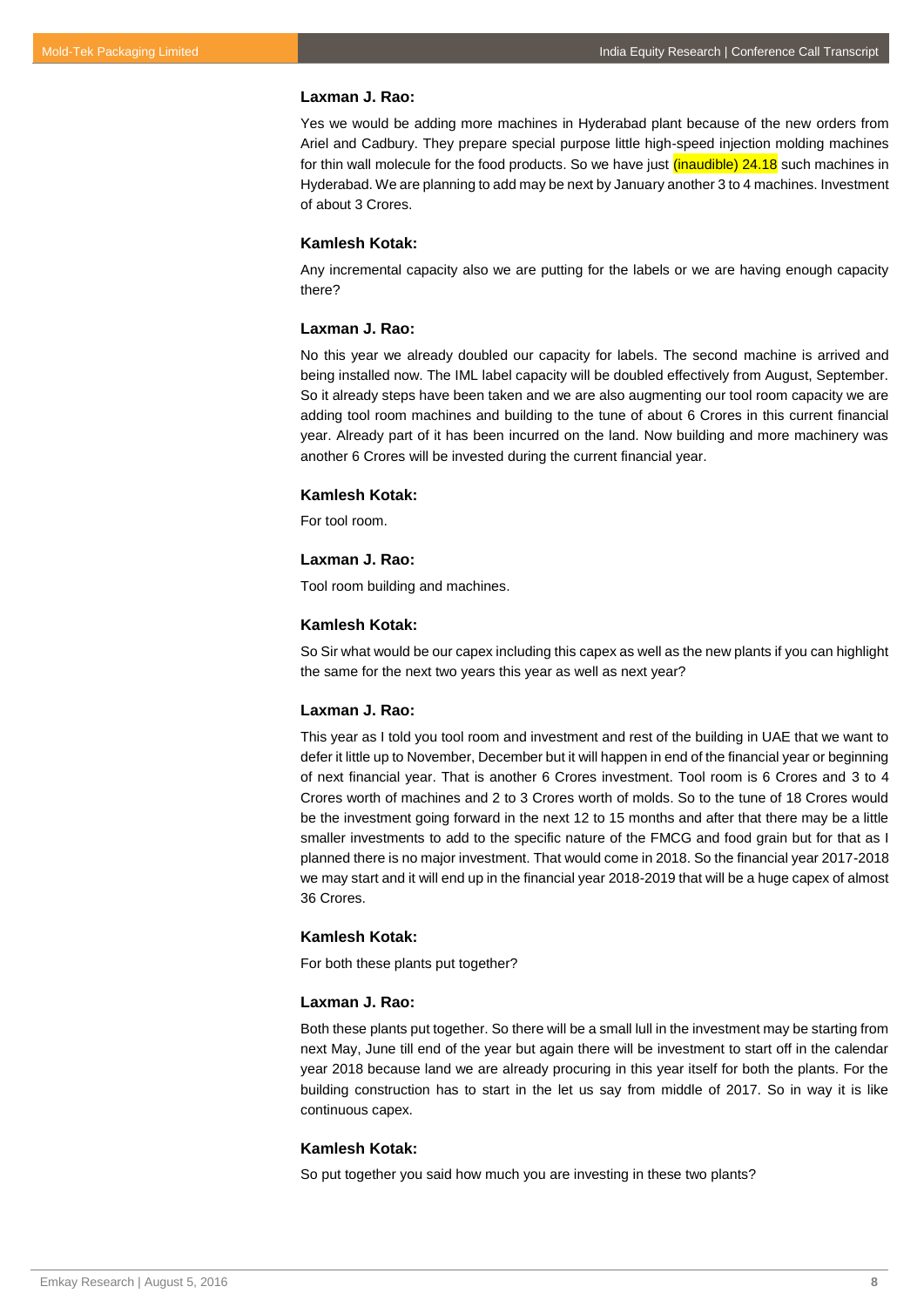Two plants initial phase it will be in the tune of 36 Crores but following to double it we may need only another 18 Crores. As I told you the second expansion is always cheaper. Creating additional capacity would become much cheaper because no land and building will be involved in it.

## **Kamlesh Kotak:**

Sir do we see now that oil marketing response has been weak. So how you see that business shaping up. Is it not going to be a big driver for us as it was been envisaged?

#### **Laxman J. Rao:**

We thought so but that is moving into ghee and other areas where we are finding positive response it may take few more quarters but ultimately I think those numbers also will start adding.

#### **Kamlesh Kotak:**

Thank you very much.

## **Moderator:**

Thank you. The next question is from the line of Ankit Gor from Systematix Shares. Please go ahead.

#### **Ankit Gor:**

Good afternoon Sir. Great set of numbers Sir. Just confirming couple of things. In Asian Paints you are setting up two plants. Both those plants are non-IML?

#### **Laxman J. Rao:**

To start with as of now they are saying non-IML but they said they will try to confirm by end of calendar year 2017. What is needed is at the time is only addition of robots. Basically they are not able to shift because their others suppliers are not in a position to supply IML.

## **Ankit Gor:**

With the probability or possibility higher they are shifting?

## **Laxman J. Rao:**

I think by that time probably they would take a call on IML. We are pushing them to accept IML and take heat transfer label from others that proposal is going on with their marketing department. So few things may happen during this next 12 months.

## **Ankit Gor:**

Sir I must have missed one thing. What is the current capacity cumulatively buying this RAK plant?

## **Laxman J. Rao:**

I just mentioned that it would be in the tune of 28000 to 29000 tonnes.

## **Ankit Gor:**

RAK would be addition.

## **Laxman J. Rao:**

Including RAK.

## **Ankit Gor:**

Thanks a lot that is all from my side. Thank you.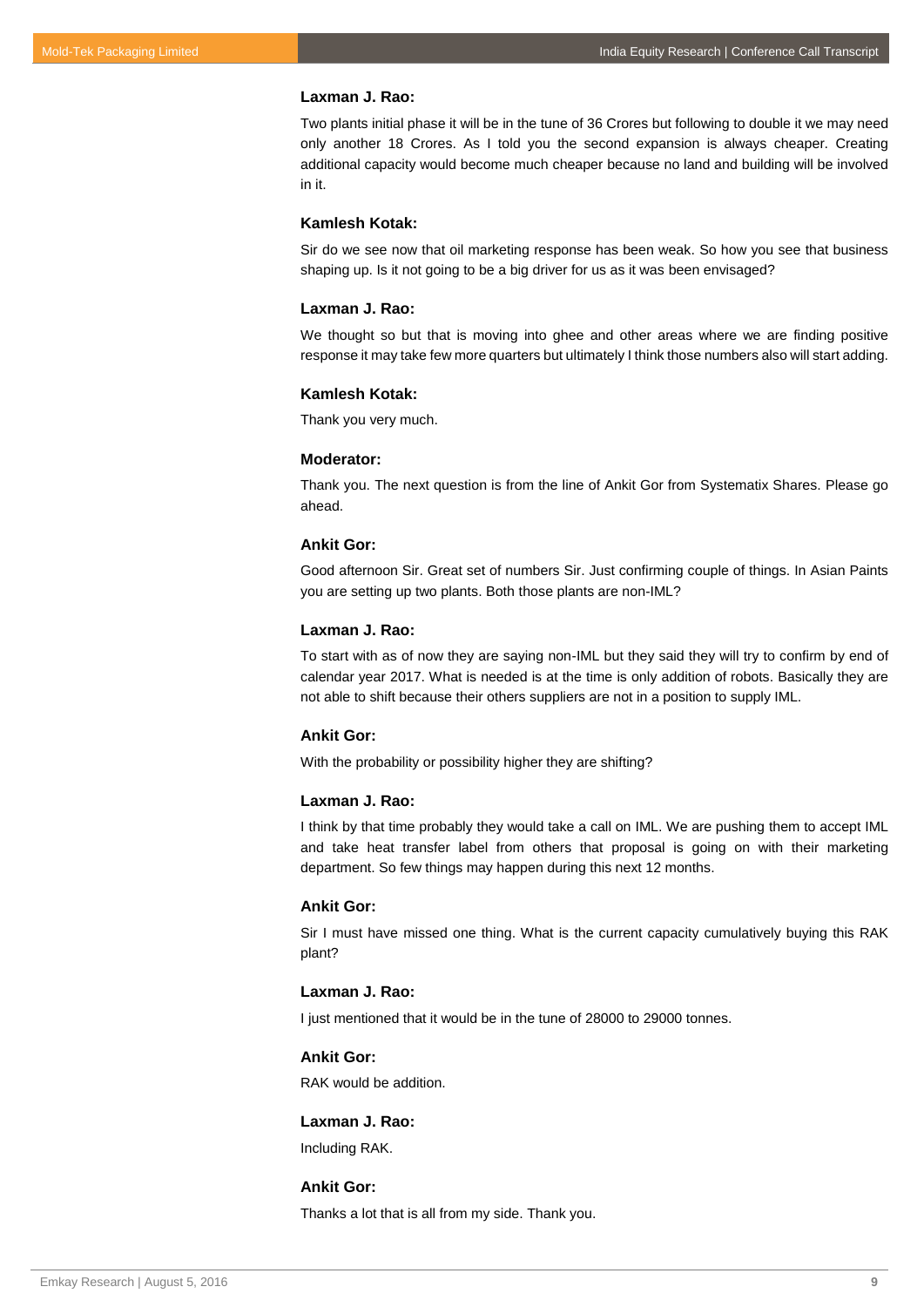#### **Moderator:**

Thank you. The next question is from the line of Pragya Vishwakarma from Edelweiss. Please go ahead.

#### **Pragya Vishwakarma:**

Can you just help me with IML contribution in the revenue like what was the percentage?

#### **Laxman J. Rao:**

Yes I just mentioned that is 47% as against 40% for the Q1 of last year and 44% of the full year last year?

#### **Pragya Vishwakarma:**

Another question is if we see this huge jump in our finance cost for this particular quarter so like can you just throw some light on that?

## **Laxman J. Rao:**

It is basically because the funds were locked in the QIP funds were positioned in the bank working capital. The finance costs have come down in the last three, four quarters and now they started. We are utilizing those funds for execution of projects.

#### **Pragya Vishwakarma:**

Now the funds have been released?

## **Laxman J. Rao:**

Released, the working capital interest is little going up but in my opinion it would stay somewhere around 50 lakhs per quarter in the next few quarters.

#### **Pragya Vishwakarma:**

Okay 50 lakhs per quarter. That is it from my side. Thank you.

## **Moderator:**

Thank you. The next question is from the line of Aman Vij from Astute Investment Management. Please go ahead.

#### **Aman Vij:**

Good afternoon Sir. I have two questions. Firstly, on the edible oil as you pointed out the scenario is changing. So you had given a rough guidance of around 25 to 30 Crores. So Sir we should revive it downward by 20%, 30% or even more and.

#### **Laxman J. Rao:**

I would say it would be half of it may be we may end up between 10 and 12 Crores for the current year from the square containers because the ghee volumes are not as high as edible oil and in the edible oil we are finding the shift is because of the price difference. Now the raw material price again shot up in the last four, five months may be again they may come down once this crude price comes down. They do not happen immediately. There is a lag between petrochemical prices and edible oil prices.

## **Aman Vij:**

This rise in the crude oil price does it effect the other segments like say the PSU shifting to our containers. Would not it be also substitute by that?

## **Laxman J. Rao:**

No, no it has nothing to do with IML containers. IML containers they are coming in because in market all the private players are now in IML like Castrol, Shell, Mobile, and Gulf. Indian Oil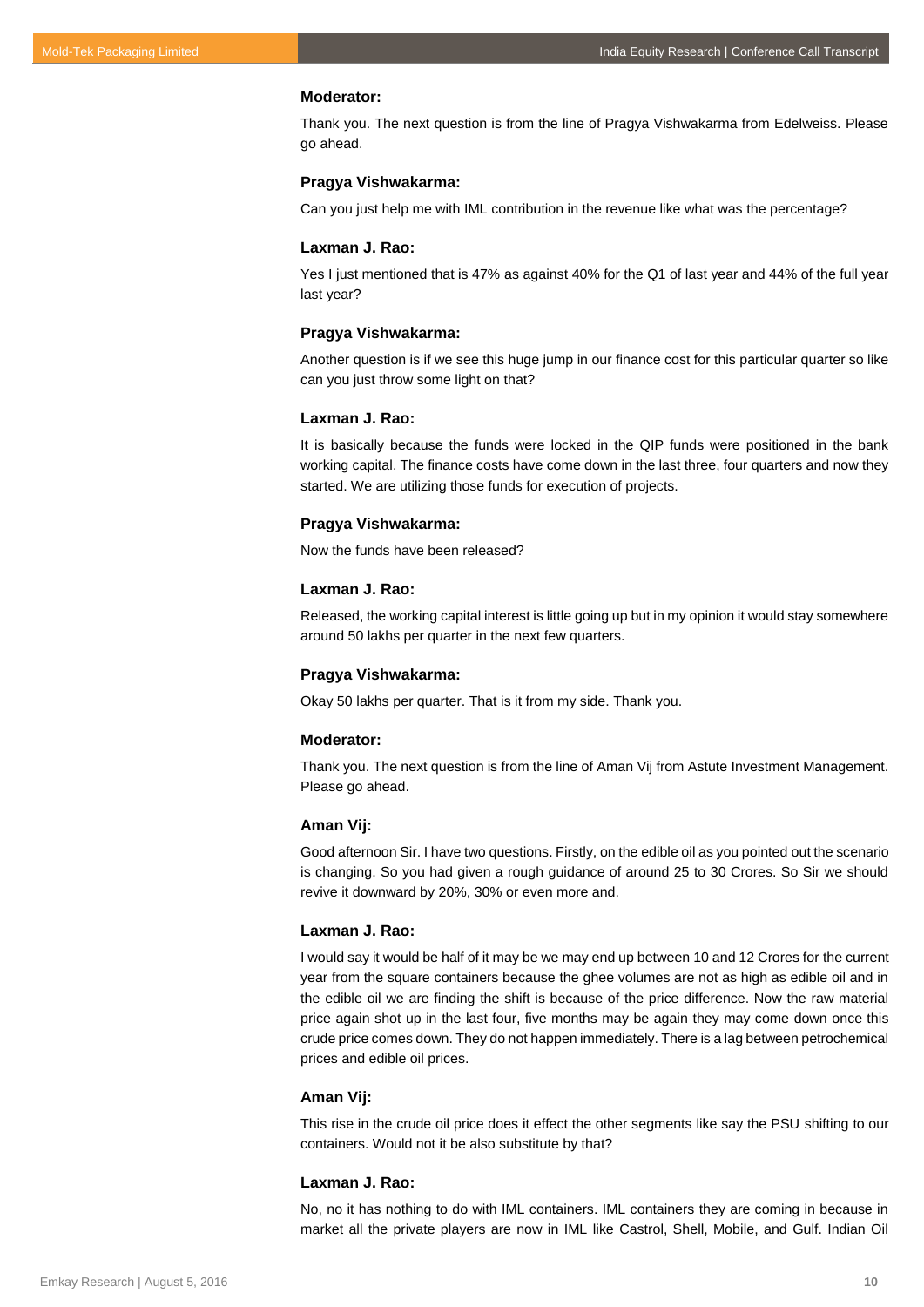cannot be in ordinary screen-printing or SDL. So their marketing has driven the purchase department to go for IML containers. So when they floated tender for IML we obviously got the major chunk of it.

## **Aman Vij:**

Lastly, on a broader long-term trend. We have seen a gradual shift of customers to IML and you said about most of the raw material increase or decrease is passed on but just as a customer because the crude price is low IML and oil base containers become much more attractive compared to other containers. So that will have some kind of say in the people shifting from the frequency or the amount of people shifting from non-IML to IML. So Sir could you highlight say if the crude price go by 10% just an assumption or stay at this level. So do you see the shift from non-IML to IML slowing down a bit going forward?

#### **Laxman J. Rao:**

No Aman, actually you should see if the raw material price goes up by let us say Rs.10. Now the current delta between IML and non-IML let us say Rs.150 20 liter container. Let us say we are selling it at 160 and then it will become 160 to 170 so as a percentage why the Rs.10 delta looks smaller. So that would not prevent people not to shift to IML.

#### **Aman Vij:**

Thanks for the clarification.

## **Moderator:**

Thank you. Next question is from the line of Asif Saraogi from KG Securities. Please go ahead.

#### **Asif Saraogi:**

Thanks for giving another chance. You have considerable capex line up over next two, three years. So all these are incurred by internal accruals?

#### **Laxman J. Rao:**

Yes we have very healthy internal accruals in spite of maintaining 40% dividend policy or PAT. So that should take care of all these internal rates.

## **Asif Saraogi:**

Dividend policy will not be affected in anyway because of this?

## **Laxman J. Rao:**

No.

## **Asif Saraogi:**

Thank you.

## **Moderator:**

Thank you. Next question is from the line of Harsh Vijay Shah from Cresta Investments. Please go ahead.

## **Harsh Vijay Shah:**

Thank you but all my questions have been answered.

#### **Moderator:**

Thank you. Next question is from the line of Aditya Jadhav, Individual Investor. Please go ahead.

#### **Aditya Jadhav:**

Thanks a lot even my question is regarding capex has been answered.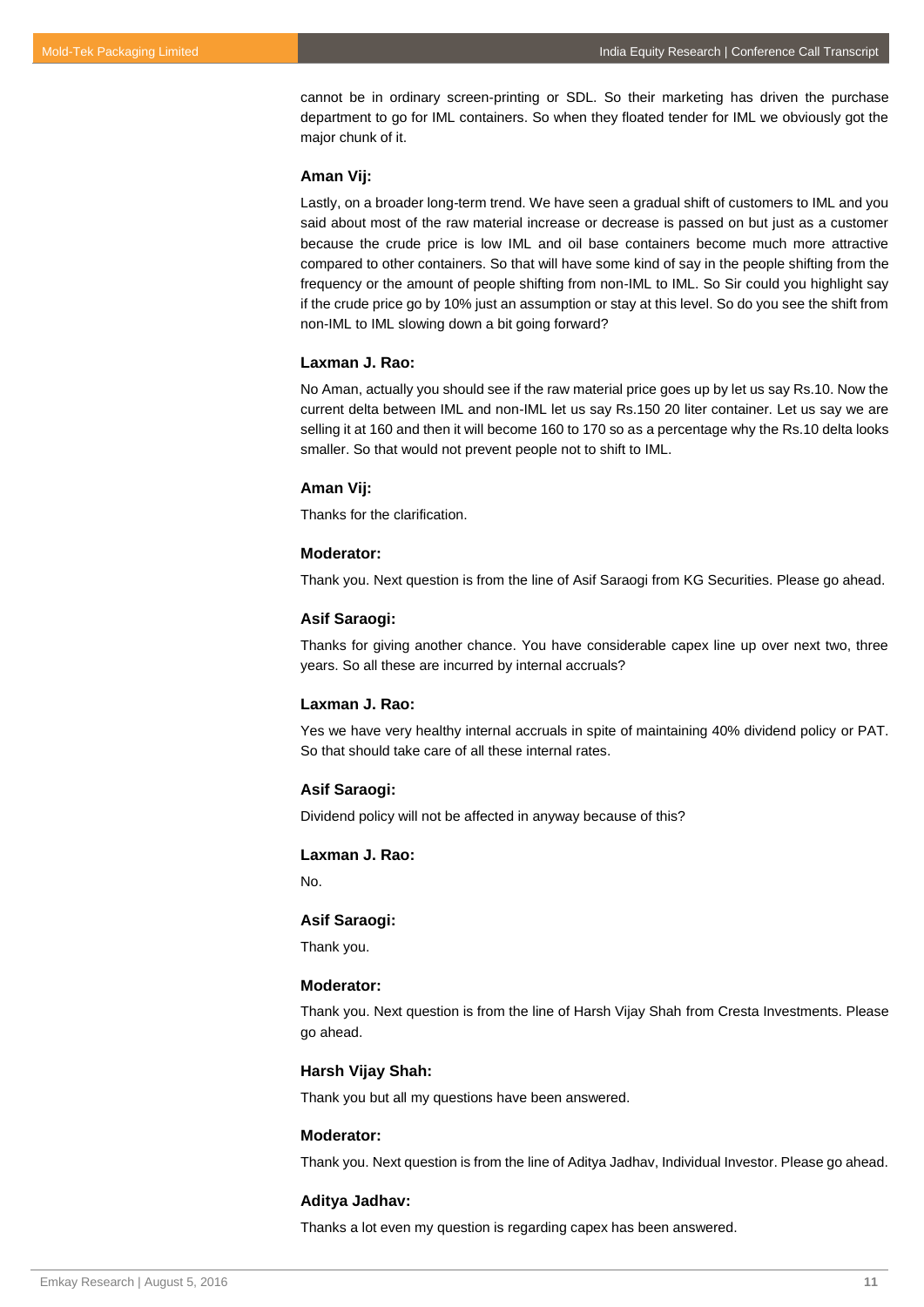#### **Moderator:**

Thank you. We take next question from the line of Amesh Kanani from JM Financial. Please go ahead.

## **Amesh Kanani:**

I just wanted to understand most of our consumer industry is a beneficiary of GST. Do you think the savings that they will be making, do you get a sense that they obviously may get reinvested in the products like yours instead of say passing it onto the consumer?

## **Laxman J. Rao:**

Certainly GST introduction will make FMCG people more aggressive in the market and when they grow more aggressive and more modern trade happens better packaging and attractive packaging will be the mold. So rigid containers only give that look. You cannot get that in a film or a pouch. So obviously many of the food industry people have not moved into rigid packing like Mold-Teks containers is basically because of lack of suppliers of IML because IML is the only process where complete hygiene is guaranteed. There is no guarantee of hygiene in blow molding and other processes. So majority of the FMCG people can go for a blow molded container but food Products Company cannot touch rigid container unless it is produced in a very hygienic manner. So in the case of IML that care has been completely taken. So that will be driving growth and also as GST as it is for Mold-Tek will be beneficial in the sense all the local players who are providing small rigid containers with screen printing or labeling have those advantages of local tax benefits. Today with the introduction of a common tax regime our costing will be more attractive to the MNCs in going trouble.

#### **Amesh Kanani:**

So the 20% growth Sir that you are penciling in is you expecting anything as an extra growth for GST or that could be an additional kicker so.

## **Laxman J. Rao:**

Yes it would be a kicker I cannot really take.

## **Amesh Kanani:**

I know it will be very difficult to quantify Sir.

## **Laxman J. Rao:**

Yes I have not considered that.

#### **Amesh Kanani:**

Thanks a lot.

## **Moderator:**

Thank you. Next question is from the line of Pravin Sahai from Edelweiss. Please go ahead.

#### **Pravin Sahai:**

My question is Sir as you had mentioned 36 Crores of capex for the plant expansion from 2018 onwards and also you had mentioned about the capacity in the Mysore and Vizag it is around 8000 metric tonne and 6000 metric tonne. So is it for these much of a capacity?

## **Laxman J. Rao:**

Yes that will be to start the 3000 tonnes each we need 18 Crores and to ramp it up to 8000 and 6000 we may need additional investment of again another 18 Crores. So total investment in the six years, five years time would be to the tune of 54 Crores.

## **Pravin Sahai:**

That is the clarification I wanted. Thank you Sir.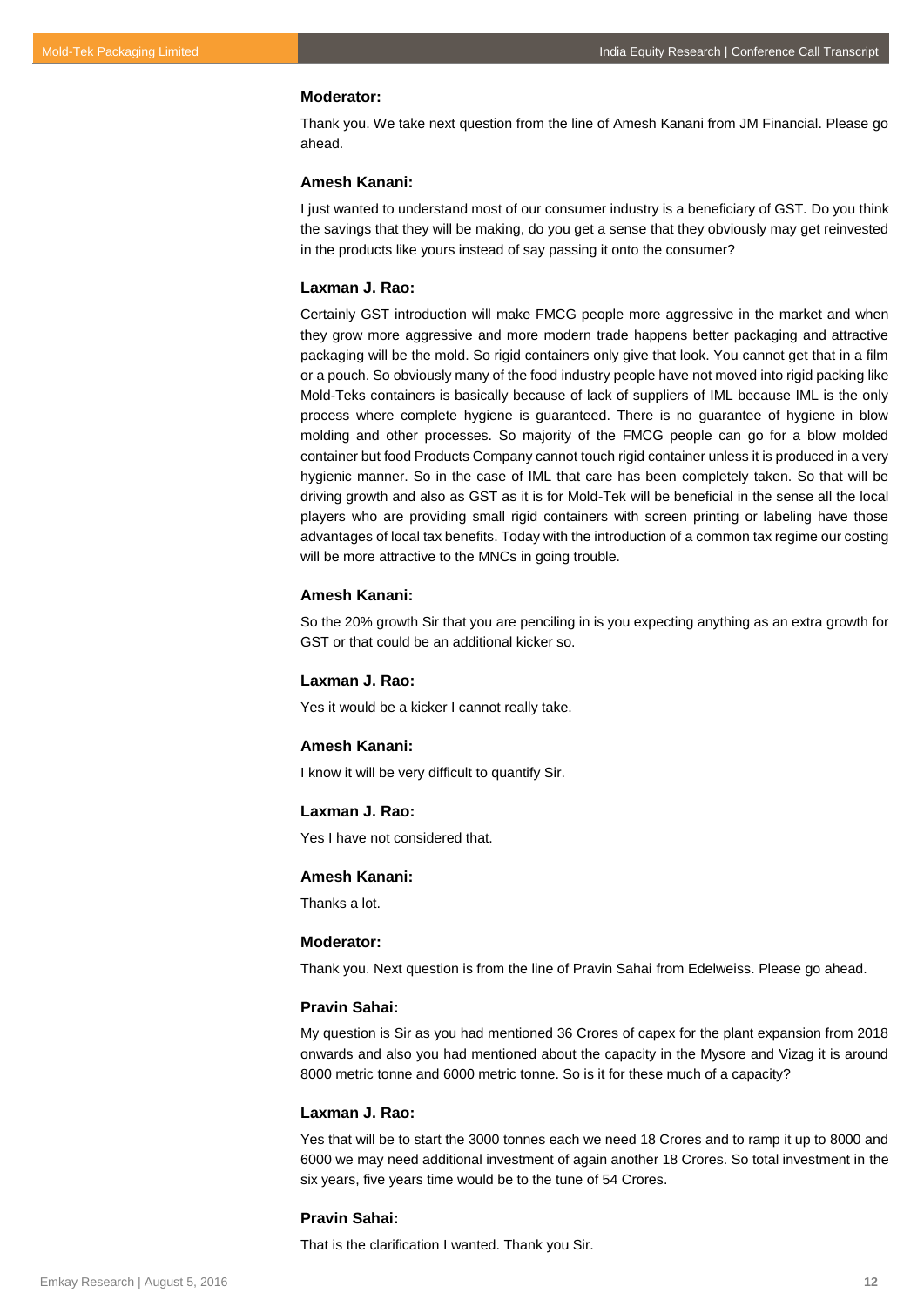#### **Moderator:**

Thank you. Next question is from the line of Dhruv Bhatia from AUM Advisors. Please go ahead.

## **Dhruv Bhatia:**

The new two plants which you are talking about for Asian Pains is it going to be dedicated completely to Asian Paints is it exclusive only for their requirements?

#### **Laxman J. Rao:**

No such compulsion on us. It is mainly meant for them but we can always take up other orders. For example in the case of Mysore, AkzoNobel is also setting up a big plant just next in the same industrial estate. So we being suppliers to AkzoNobel we will be free to supply to them also but I am not concerned that number in this tonnage.

#### **Dhruv Bhatia:**

Secondly in your last call you had discussed about PVR and HUL also you had discussions with both the clients for?

## **Laxman J. Rao:**

Yes HUL is moving. PVR they have some problems of this retail transaction because there will be multiple point taxation because we supply to them and they in turn supply to theatres it was found to be problem. Once the GST comes all these problems will be eliminated and direct billing to the theatres itself as per their call up we can supply. So on that issue PVR is held up but HUL is moving in fact this week my marketing team is visiting them for Surf Excel packaging. So they are also very keen to introduce IML in their brand.

## **Dhruv Bhatia:**

What about Adani Wilmar you had already done a test product?

#### **Laxman J. Rao:**

Yes Adani Wilmar all other edible oil companies other than ConAgra they all compliant about the price delta as the raw material prices have shot up by about 25% in the last four, five months we have to ask for revised pricing and that they are finding it not feasible given the blow molding containers being much cheaper. So that is the one major hurdle and second internal hurdle has it been cleared the other hurdle they would pose these lines the filling lines are all meant with blow molded containers shapes and systems. Now for a wide mouth container like ours they need to make changes in there filling lines. So that is the second resistance. Even when we introduced pails in the place of metal drums 20 years ago same kind of resistance happened because the filling lines have to be changed but once the product gets accepted in the market and the demand comes from the market these guys will then take up those changes. So I thought 20 years ago it took two to three years for the entire paint industry to come to the pails from metal and I thought now being a most modern times it may take less than a year but looks like the same pattern probably it will take one to two years for the industry to slowly adopt our new containers.

## **Dhruv Bhatia:**

Thank you Sir.

## **Moderator:**

Thank you. The next question is from the line of Nidhi Aggrawal from Sharekhan. Please go ahead.

## **Nidhi Aggrawal:**

If you can help me what is the current short-term and long-term debt?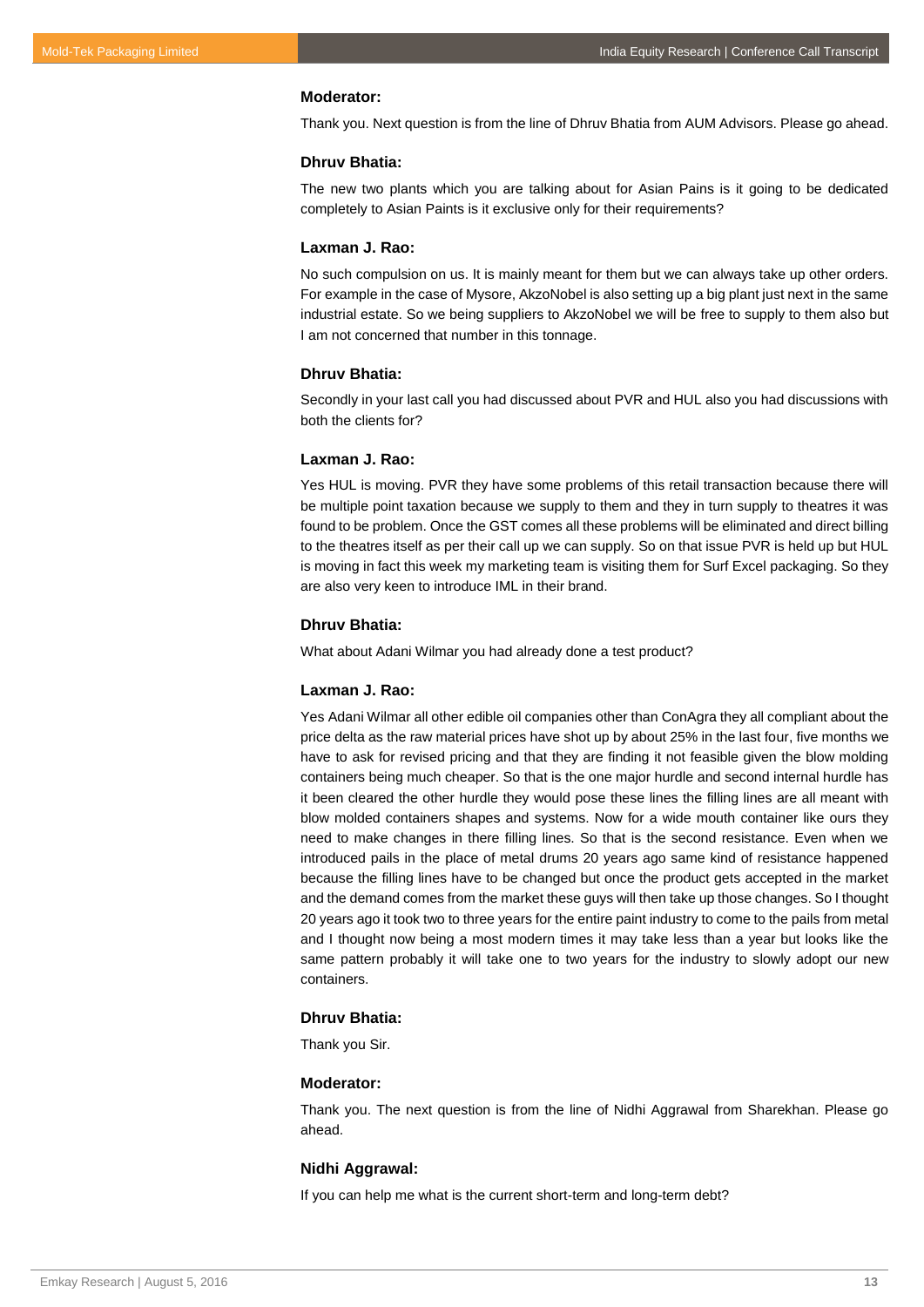Short-term debt is basically working capital debt which is in the tune of 12 to 18 now it is actually around 18 Crores in end of the quarter and long-term debt is negligible.

#### **Nidhi Aggrawal:**

You are expecting to maintain this level?

## **Laxman J. Rao:**

Yes it may hover between 18 and 25 Crores and it may come down towards the year ending to again to 18 level. So on average you can take a debt of about 20 Crores.

## **Nidhi Aggrawal:**

Will the increasing contribution from foods segment impact your working capital cycle?

## **Laxman J. Rao:**

Not really in fact food people they pay faster 30 to 40. So it should improve but this marginal because it is hardly 5% of retail now and that may go up to 7%, 8% by the end of the year. So it may not impact much but it will be only on the positive side.

#### **Nidhi Aggrawal:**

Thanks a lot.

## **Moderator:**

Thank you. The next question is from the line of Kamlesh Kotak from Asian Market Securities. Please go ahead.

## **Kamlesh Kotak:**

Sir can you help us breakup this volume is at 5222 metric tonne right?

## **Laxman J. Rao:**

Yes 5220.

## **Kamlesh Kotak:**

Can we break it up between IML and non-IML volumes?

## **Laxman J. Rao:**

Yes I have it. Non-IML is 2980 the rest is IML.

## **Kamlesh Kotak:**

Could you help me with the same figure for entire year last year FY2016 IML and non-IML volume?

#### **Laxman J. Rao:**

We go by screen-printing and non-screen printing so that numbers whatever I am talking the numbers last full year was 10,126.

## **Kamlesh Kotak:**

For?

## **Laxman J. Rao:** Non-IML the screen-printing.

## **Kamlesh Kotak:**

For screen.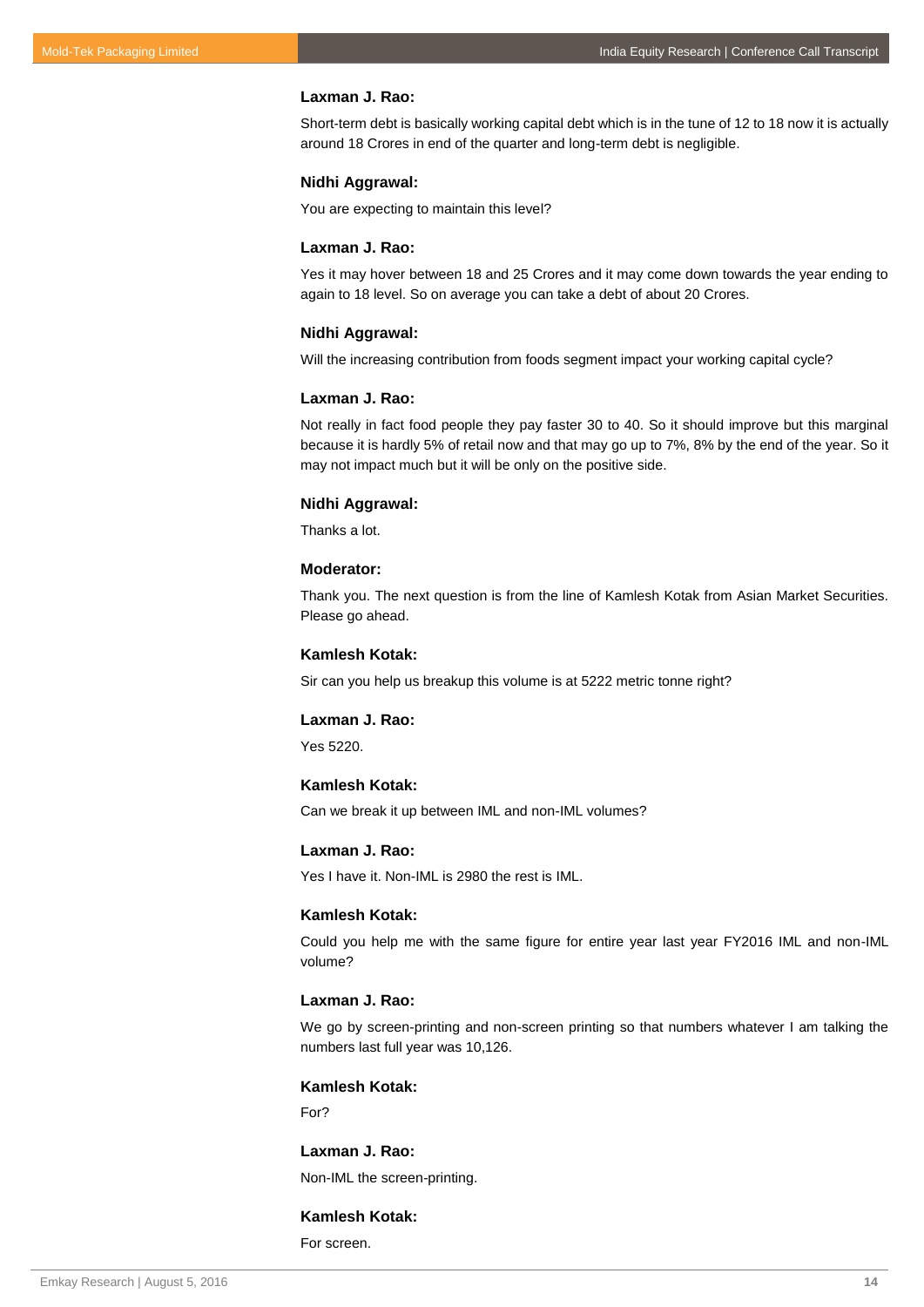Yes. 10,126 and 6750 is IML.

## **Kamlesh Kotak:**

6750 and 10,126 and this time it is 2980 is of screening printing.

## **Laxman J. Rao:**

Yes and 2250 is IML?

## **Kamlesh Kotak:**

Thank you.

## **Moderator:**

Thank you. Next question is from the line of Suvarna Joshi from SMC Global Securities. Please go ahead.

#### **Suvarna Joshi:**

Good afternoon Sir. Thank you for the opportunity. Many congratulations on yet another strong set of numbers. Just wanted a clarification for FY2017 what is the volume growth target we are planning to work with. Is it 20% is what you mentioned?

#### **Laxman J. Rao:**

Yes.

## **Suvarna Joshi:**

For FY2018 also we will be looking at 20% volume growth numbers?

#### **Laxman J. Rao:**

As of now it looks possible because of RAK plant will be handsomely contributing next year. So we are aiming and food and FMCG expected to add number. So even 2018 also as of today we are looking at 20% volume growth.

## **Suvarna Joshi:**

Sir when you are saying food and FMCG we are essentially talking of the smaller pails of 5 liters or are they much smaller phase within that for ghee and other value added products.

#### **Laxman J. Rao:**

Yes they are very small 100 ml, 200 ml, 500 ml.

#### **Suvarna Joshi:**

So what was the margin differential there. Is it similar to what we have in the 5 and 15 liter phase or is it going to be.

## **Laxman J. Rao:**

In IML we aim at 18% to 19% but any smaller phase in food and FMCG we aim at 21% to 23%. So all these food and FMCG we aim at 21% to 23%.

#### **Suvarna Joshi:**

So we are saying that because of the increasing contribution from food and FMCG our EBITDA margin what we have clocked in for this particular quarter of 17.7% odd will be sustainable for the next two years also or much higher than that?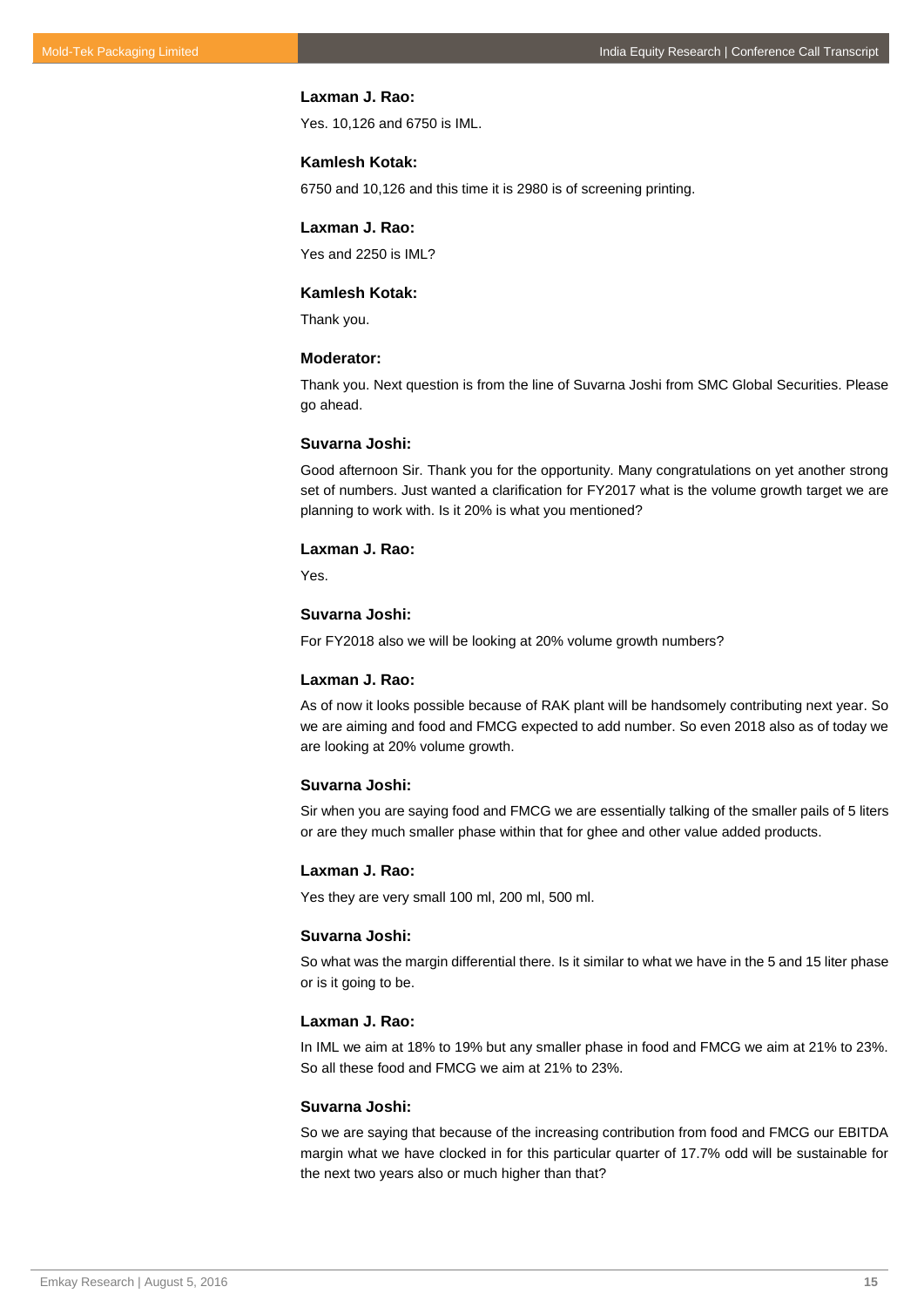Yes unless the raw material prices very abruptly takes place it will be improving marginally yearon-year because of better product mix and better capacity utilization. I spoke about per kg. So per kg EBITDA is also increasing gradually. It was Rs.20 three years ago. It is now 28.42. It may not jump like that in coming years but it will certainly move forward in a positive direction.

## **Suvarna Joshi:**

What are the capacity utilization levels that we are looking at I mean what did we do in Q1 of FY2017 and what do we expect it to be?

#### **Laxman J. Rao:**

We did 5200 tonnes out of about 25,000 per annum capacity 6200 may 5200 is around 80% plus that is the best utilization I always used to say. It is 78.4 I believe. It is close to 80% utilization what we achieved in the first quarter.

#### **Suvarna Joshi:**

So we will work with 75% kind capacity utilization going forward Sir.

#### **Laxman J. Rao:**

Yes, take it 75 because we will be keep adding like say RAK will be added in this month but then the numbers will shoot up in terms of capacity but the utilization may not catch up for the next couple of quarters.

## **Suvarna Joshi:**

So because if we are working with Sir say a 75% kind of capacity utilization then I believe that our asset turn ratios will also look upward from the current levels of 1.4x that we are seeing?

#### **Laxman J. Rao:**

No our fixed asset turnover even today is 2.45. So that will improve as we keep improving the capacity utilization. Here we consider the entire capex also.

#### **Suvarna Joshi:**

Just one more clarification was that you mentioned that we will require a total of 36 Crores of investments for the Asian Paints plant at Vizag and Mysore together over the next five years. Is that the right?

#### **Laxman J. Rao:**

No 36 Crores in the first phase and another 18 Crores in the following three, four years.

#### **Suvarna Joshi:**

So we will require a total of about 55 odd Crores over the next five years or so.

## **Laxman J. Rao:**

Yes only for Asian Paints yes. There will be balancing capital additions in all the plants on a yearon-year basis, which may be around 4 to 5 Crores every year.

## **Suvarna Joshi:**

So that will be the maintenance capex largely Sir.

#### **Laxman J. Rao:**

Not specifically maintenance, some additions also because like in food and FMCG if we get a bigger opportunity like Cadburys we may have to set up 2, 3 Crores worth of machines to suite to their particular product and IL productivity keeping in mind those opportunities we keep adding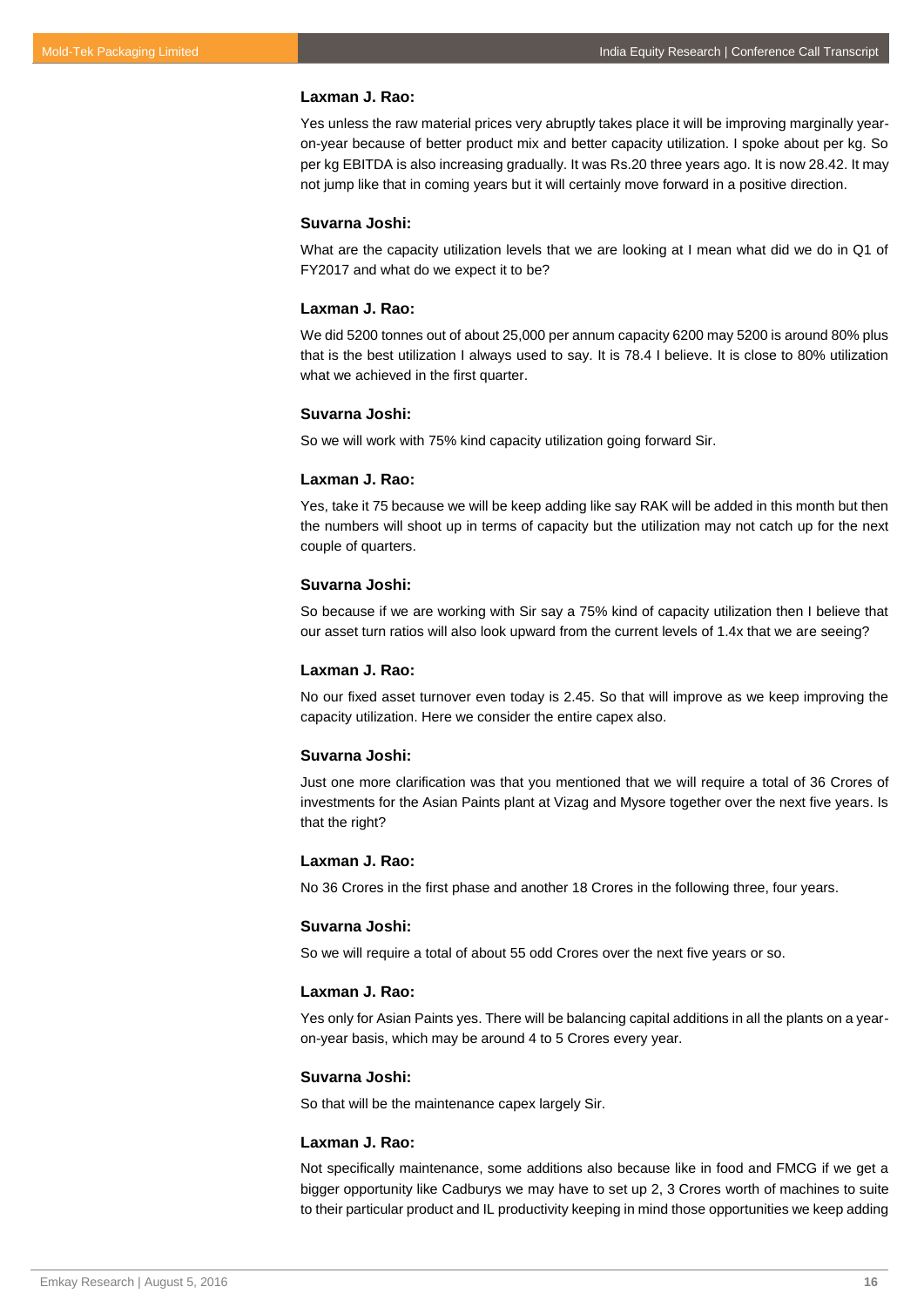few machines. It cannot be really quantified which machines and what cost as the prospects coming we keep adding.

## **Suvarna Joshi:**

Just one last question. Could you just help us with an update on how was we placed in terms of our relationship with Britannia. I mean are we seeing increasing orders from Britannia for their ghee packaging and is this going to be limit for the other dairy players as well. I think you mentioned in your initial comments about foraying into the dairy segment and thereby tapping the growth opportunities there?

## **Laxman J. Rao:**

Yes Britannia has taken the ghee bags and put it in the market it really helped us because lot of other brands like Gokul, Thirumala they all come back to us and they are now taking the ghee bags. So having a big brand adopting our pail is certainly helping us to penetrate into other brands as well but only thing is ghee and those numbers are much smaller compared to edible oil. So to show considerable amounts from that field it may take sometime.

## **Suvarna Joshi:**

That is it from mine end. If I have any questions I will come in the queue. All the best. Thank you.

#### **Moderator:**

Thank you. Next question is from the line of Ruturaj Kulkarni, Individual Investor. Please go ahead.

#### **Ruturaj Kulkarni:**

Good afternoon Sir. Congratulations on your good quarter. I have few questions. So how is the response from pharmaceutical clients?

#### **Laxman J. Rao:**

Actually we are not aiming at pharmaceutical as of today because again the FDI standards that are required to be maintain are much more stringent. Now that we have approved the FSSC certification, which is necessary for food and FMCG, we can aim at pharma in the coming future. As of now we are not supplying any product to any of the pharma companies because there are lot of restrictions and compliances which require a different approach, which now we are I think ready because we have achieved FSSC re-audit also we have gone through without any comments. So I am very more confident on our QA systems that in future we can aim at those segments also.

#### **Ruturaj Kulkarni:**

Another question is the new subsidiary work that is going to be commenced, I believe in this quarter and also the additional capital expenditure that we are planning in India. So do you see any pressures in the net profit margins may be for a few quarters here onwards?

#### **Laxman J. Rao:**

Because that is being a very small plant compared to the rest of our facilities that being invested with QIP and internal depression. Other than depreciation there would not be a major impact because operational expenditures can be covered with orders that are there on hand. So I would not see that impacting the net profit even in the coming quarters. Could be little negative but not very major impact.

## **Ruturaj Kulkarni:**

Until we achieve more capacity utilization.

## **Laxman J. Rao:**

Capacity utilization yes.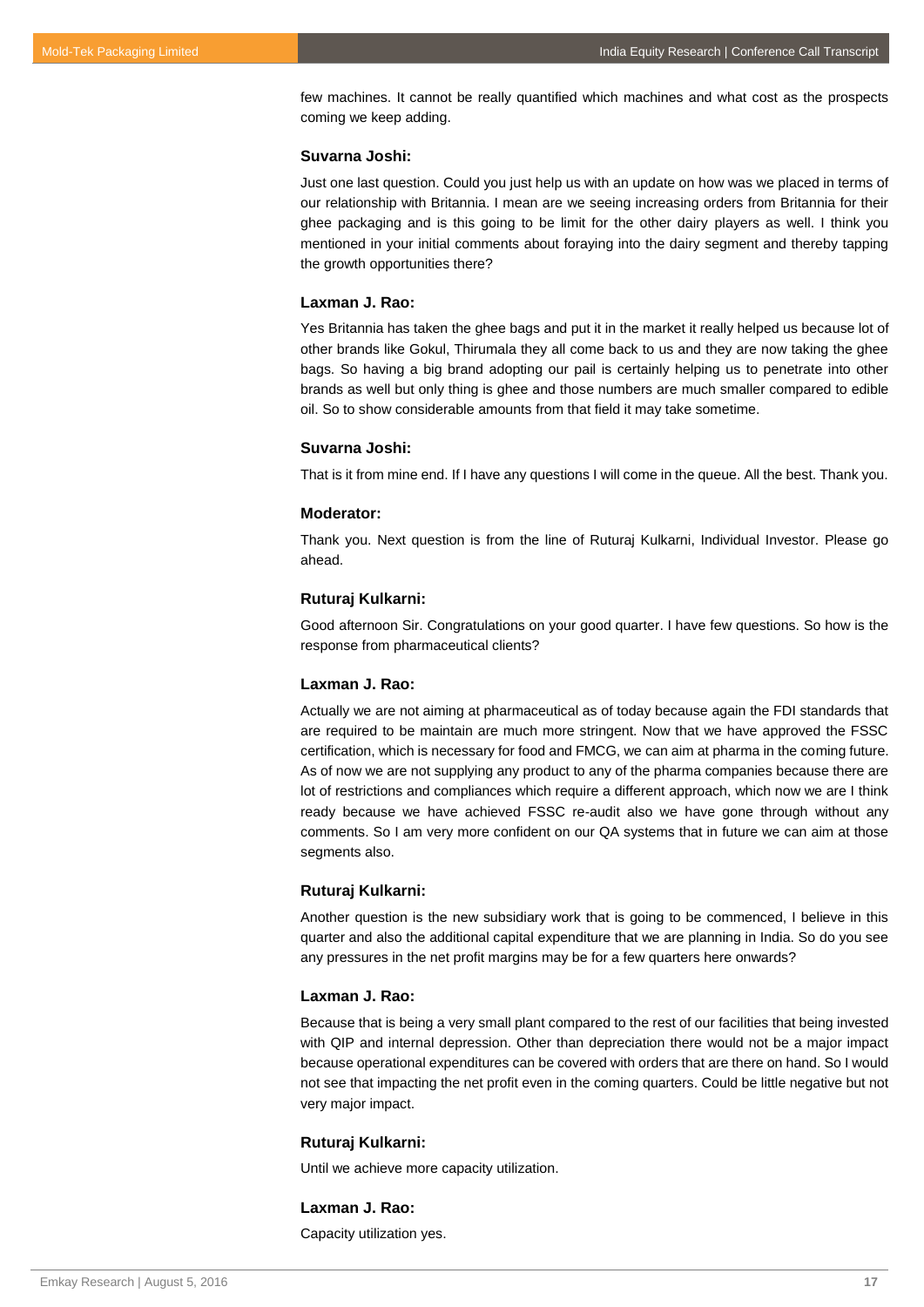## **Ruturaj Kulkarni:**

As we see the trend that more movement into IML segments from most of the clients so with that into mind can we see there is a upward scope for margin improvement?

#### **Laxman J. Rao:**

Yes that is what is happening now gradually and improved volume growth is also factor for increase in EBITDA margin and EBITDA per kg is also increasing which is a much more important segment item to be monitored.

#### **Ruturaj Kulkarni:**

Thank you very much.

#### **Moderator:**

Thank you. The next question is from the line of Aman Vij from Astute Investment Management. Please go ahead.

#### **Aman Vij:**

Thank you for the opportunity again. Sir one question regarding adoption of IML by all the competitors so have you feel then moving or thinking of moving to that and if and when this happen will it help us to basically will it ban the market for us or how should we look at that scenario?

#### **Laxman J. Rao:**

Competitors have been trying for last three years it is nothing new for them. They have procured robots as early as 2012-2013 itself and they are still struggling to align the processes and all. I hear they are making small supplies here and then but there is a lot of rejections and cost escalations because they have to depend on imported label if they have to achieve the quality what we are giving. So given that scenario yes if not now in couple of years they may able to come in but that also will open up companies like Asian Paints who are major contributors to our numbers to look into IML shift and another advantage for us would be if they come into IML they have to come at a much higher price because they are buying robots at high cost. They are buying label at higher cost. So that will be a good advantage for us to benchmark our pricing and try to get a better realization.

## **Aman Vij:**

As per you no one is trying to make their robots in mold label like you are doing as of now?

#### **Laxman J. Rao:**

None of our competitors are attempting that but they are trying to buy the robots obviously from Taiwan or Europe. Couple of them bought it also and labels they are trying to do it here and there in Bombay and Daman to some success even that their label cost landed in their hands will be much higher because the label is a complex stratum it is not a simple film. It has lot of lacquering and adhesive codes that are required to withstand the temperatures provide the charging while robot lifting and all that. So it has lot of technology in it. It is not a simple packing bags or something what film printed film. It has much more in it.

## **Aman Vij:**

Thanks for the clarification.

## **Moderator:**

Thank you. Next question is from the line of Ankit Agarwal from Centrum Broking. Please go ahead.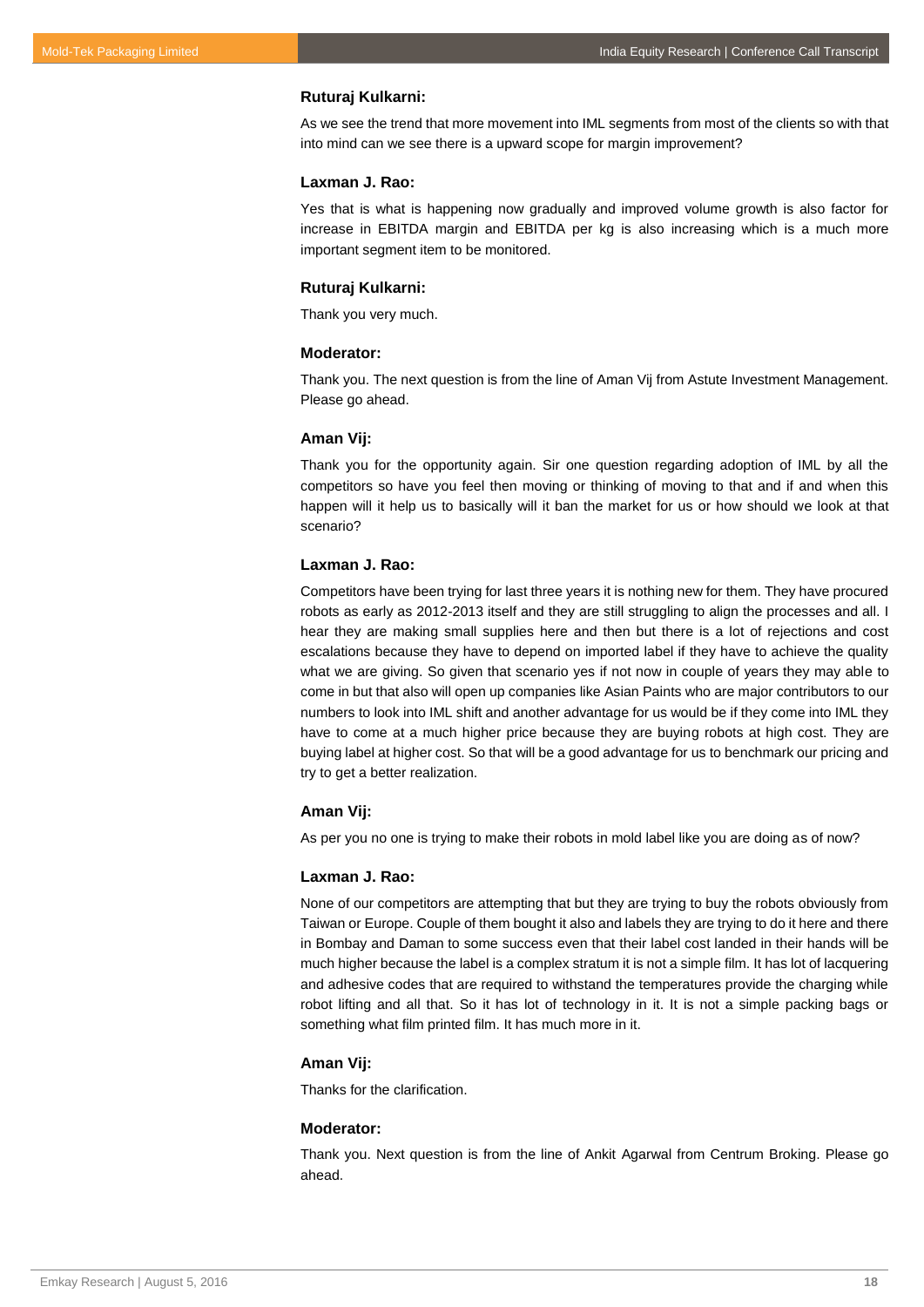#### **Ankit Agarwal:**

Sir just couple of book keeping questions. On the depreciation front down 2.5 Crores sort of quarterly rates. So just how would they change will coming into play?

## **Laxman J. Rao:**

Depreciation will continue to be at that rate around 238 might become even 250, 260 going forward because of the RAK plant getting into commissioned very soon. So the depreciation overall here can be little more than 10 Crores as against as 8.5 last year.

#### **Ankit Agarwal:**

On the tax rate how do we see the tax rate?

## **Laxman J. Rao:**

That is a good question. Actually taxes on RAK are completely exempt because of SEZ status and the dual agreement between UAE and India. So once that unit starts making profit those profits are exempt from taxes.

## **Ankit Agarwal:**

What is the current tax other than that RAK how is the tax rate?

## **Laxman J. Rao:**

Full rate 34%, 33.75% or whatever. So RAK sales start making profit let us say next year that much profit would be added in consultation without tax.

#### **Ankit Agarwal:**

Thanks.

#### **Moderator:**

Thank you. As there are no further questions from the participant I would now like to hand over the floor to Mr. Mehta of Emkay Global for closing comments. Over to you Sir!

#### **Dhaval Mehta:**

Thank you everyone for attending the call. I would like to thank the management again for giving us the opportunity to host the call. Sir would you like to make any closing comments?

## **Laxman J. Rao:**

Dhaval thanks very much for Emkay and also for the analyst and individual investors who are present on the call. I think most of the questions are very probing and I notice that some of the analysts are really analyzing all the aspects of our business and prospects and I hope similar interactions in the coming quarters also. Thank you very much to Emkay once again.

## **Moderator:**

Thank you. Ladies and gentlemen on behalf of Emkay Global Financial Services that concludes this conference call. Thank you for joining us. You may now disconnect your lines.

*Note:* 1.This document has been edited to improve readability.

2. Blanks in this transcript represent inaudible or incomprehensible words.